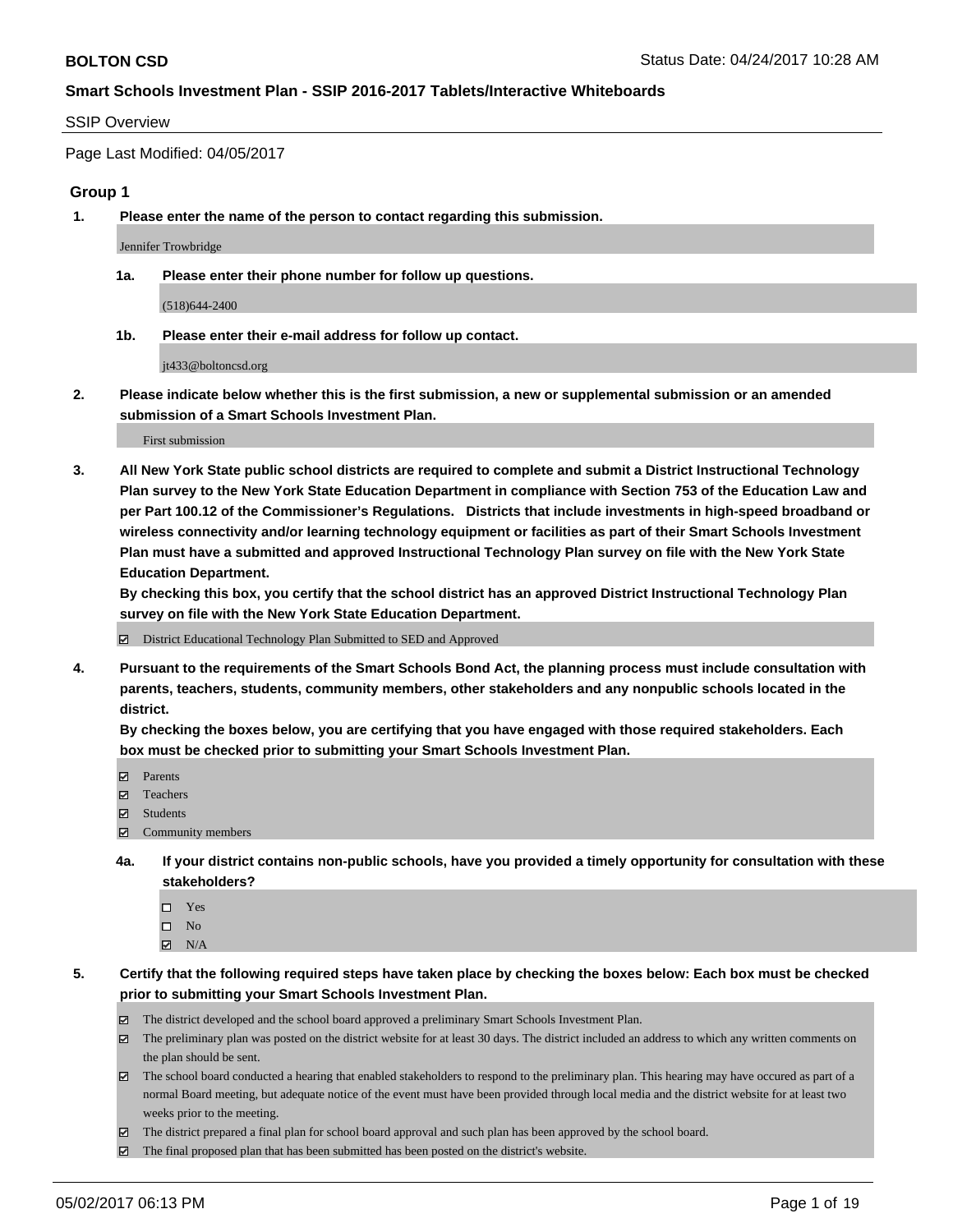SSIP Overview

Page Last Modified: 04/05/2017

**5a. Please upload the proposed Smart Schools Investment Plan (SSIP) that was posted on the district's website, along with any supporting materials. Note that this should be different than your recently submitted Educational Technology Survey. The Final SSIP, as approved by the School Board, should also be posted on the website and remain there during the course of the projects contained therein.**

ssipfinaldec272016boltoncentralschool.pdf

**5b. Enter the webpage address where the final Smart Schools Investment Plan is posted. The Plan should remain posted for the life of the included projects.**

http://www.boltoncsd.org/district.cfm?subpage=95607

**6. Please enter an estimate of the total number of students and staff that will benefit from this Smart Schools Investment Plan based on the cumulative projects submitted to date.**

250

**7. An LEA/School District may partner with one or more other LEA/School Districts to form a consortium to pool Smart Schools Bond Act funds for a project that meets all other Smart School Bond Act requirements. Each school district participating in the consortium will need to file an approved Smart Schools Investment Plan for the project and submit a signed Memorandum of Understanding that sets forth the details of the consortium including the roles of each respective district.**

 $\Box$  The district plans to participate in a consortium to partner with other school district(s) to implement a Smart Schools project.

**8. Please enter the name and 6-digit SED Code for each LEA/School District participating in the Consortium.**

| <b>Partner LEA/District</b> | <b>ISED BEDS Code</b> |
|-----------------------------|-----------------------|
| (No Response)               | (No Response)         |

**9. Please upload a signed Memorandum of Understanding with all of the participating Consortium partners.**

(No Response)

**10. Your district's Smart Schools Bond Act Allocation is:**

\$82,647

**11. Enter the budget sub-allocations by category that you are submitting for approval at this time. If you are not budgeting SSBA funds for a category, please enter 0 (zero.) If the value entered is \$0, you will not be required to complete that survey question.**

|                                       | Sub-        |
|---------------------------------------|-------------|
|                                       | Allocations |
| <b>School Connectivity</b>            | 0           |
| Connectivity Projects for Communities | 0           |
| Classroom Technology                  | 55,580      |
| Pre-Kindergarten Classrooms           | 0           |
| Replace Transportable Classrooms      | 0           |
| <b>High-Tech Security Features</b>    | 0           |
| Totals:                               | 55,580      |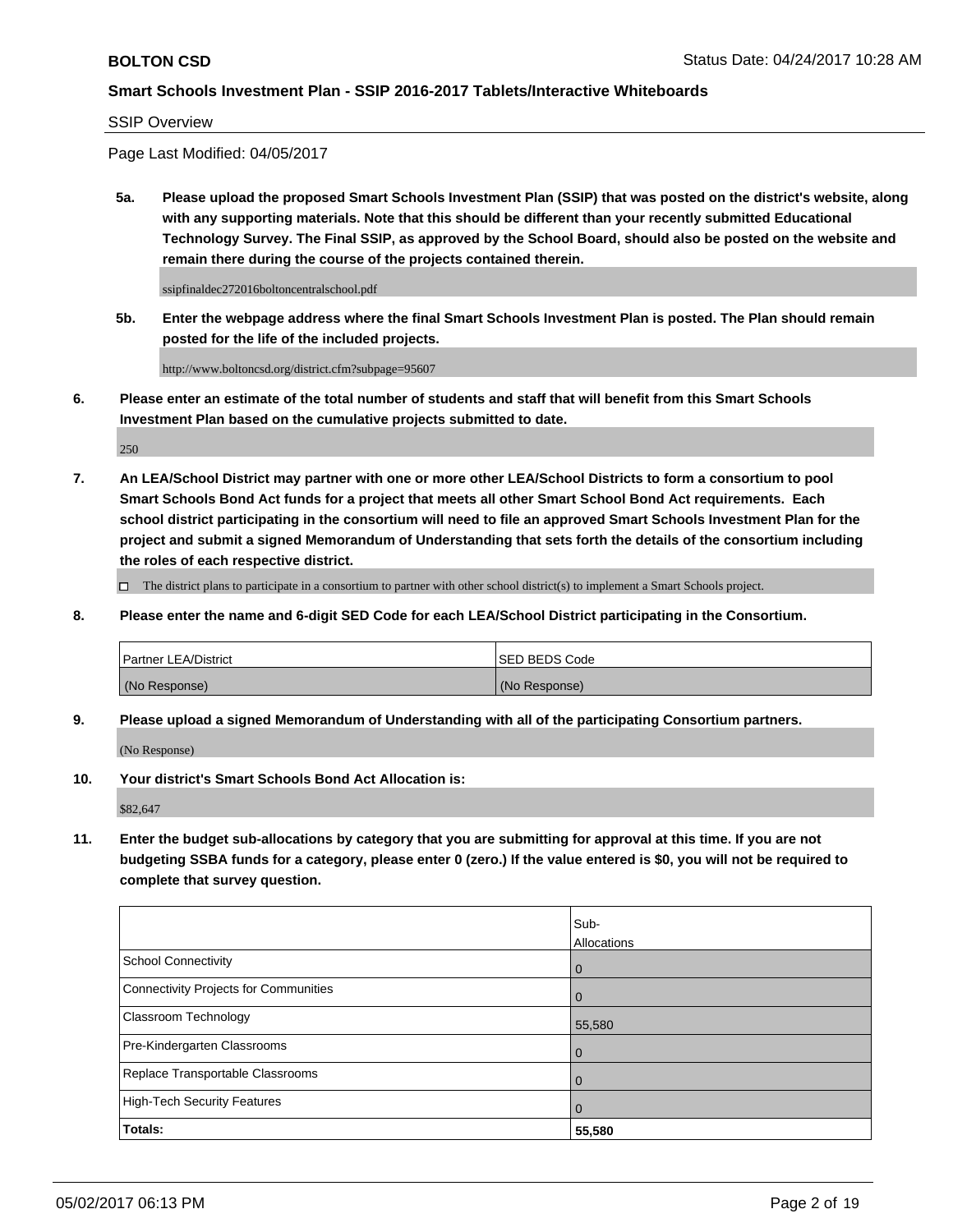### School Connectivity

Page Last Modified: 04/05/2017

## **Group 1**

- **1. In order for students and faculty to receive the maximum benefit from the technology made available under the Smart Schools Bond Act, their school buildings must possess sufficient connectivity infrastructure to ensure that devices can be used during the school day. Smart Schools Investment Plans must demonstrate that:**
	- **sufficient infrastructure that meets the Federal Communications Commission's 100 Mbps per 1,000 students standard currently exists in the buildings where new devices will be deployed, or**
	- **is a planned use of a portion of Smart Schools Bond Act funds, or**
	- **is under development through another funding source.**

**Smart Schools Bond Act funds used for technology infrastructure or classroom technology investments must increase the number of school buildings that meet or exceed the minimum speed standard of 100 Mbps per 1,000 students and staff within 12 months. This standard may be met on either a contracted 24/7 firm service or a "burstable" capability. If the standard is met under the burstable criteria, it must be:**

**1. Specifically codified in a service contract with a provider, and**

**2. Guaranteed to be available to all students and devices as needed, particularly during periods of high demand, such as computer-based testing (CBT) periods.**

**Please describe how your district already meets or is planning to meet this standard within 12 months of plan submission.**

(No Response)

- **1a. If a district believes that it will be impossible to meet this standard within 12 months, it may apply for a waiver of this requirement, as described on the Smart Schools website. The waiver must be filed and approved by SED prior to submitting this survey.**
	- By checking this box, you are certifying that the school district has an approved waiver of this requirement on file with the New York State Education Department.

#### **2. Connectivity Speed Calculator (Required)**

|                         | Number of<br><b>Students</b> | Multiply by<br>100 Kbps | Divide by 1000   Current Speed<br>to Convert to<br>Required<br>Speed in Mb | lin Mb           | Expected<br>Speed to be<br>Attained Within Required<br>12 Months | <b>Expected Date</b><br>When<br>Speed Will be<br>Met |
|-------------------------|------------------------------|-------------------------|----------------------------------------------------------------------------|------------------|------------------------------------------------------------------|------------------------------------------------------|
| <b>Calculated Speed</b> | (No<br>Response)             | (No Response)           | (No<br>Response)                                                           | (No<br>Response) | (No<br>Response)                                                 | (No<br>Response)                                     |

## **3. Describe how you intend to use Smart Schools Bond Act funds for high-speed broadband and/or wireless connectivity projects in school buildings.**

(No Response)

**4. Describe the linkage between the district's District Instructional Technology Plan and the proposed projects. (There should be a link between your response to this question and your response to Question 1 in Part E. Curriculum and Instruction "What are the district's plans to use digital connectivity and technology to improve teaching and learning?)**

(No Response)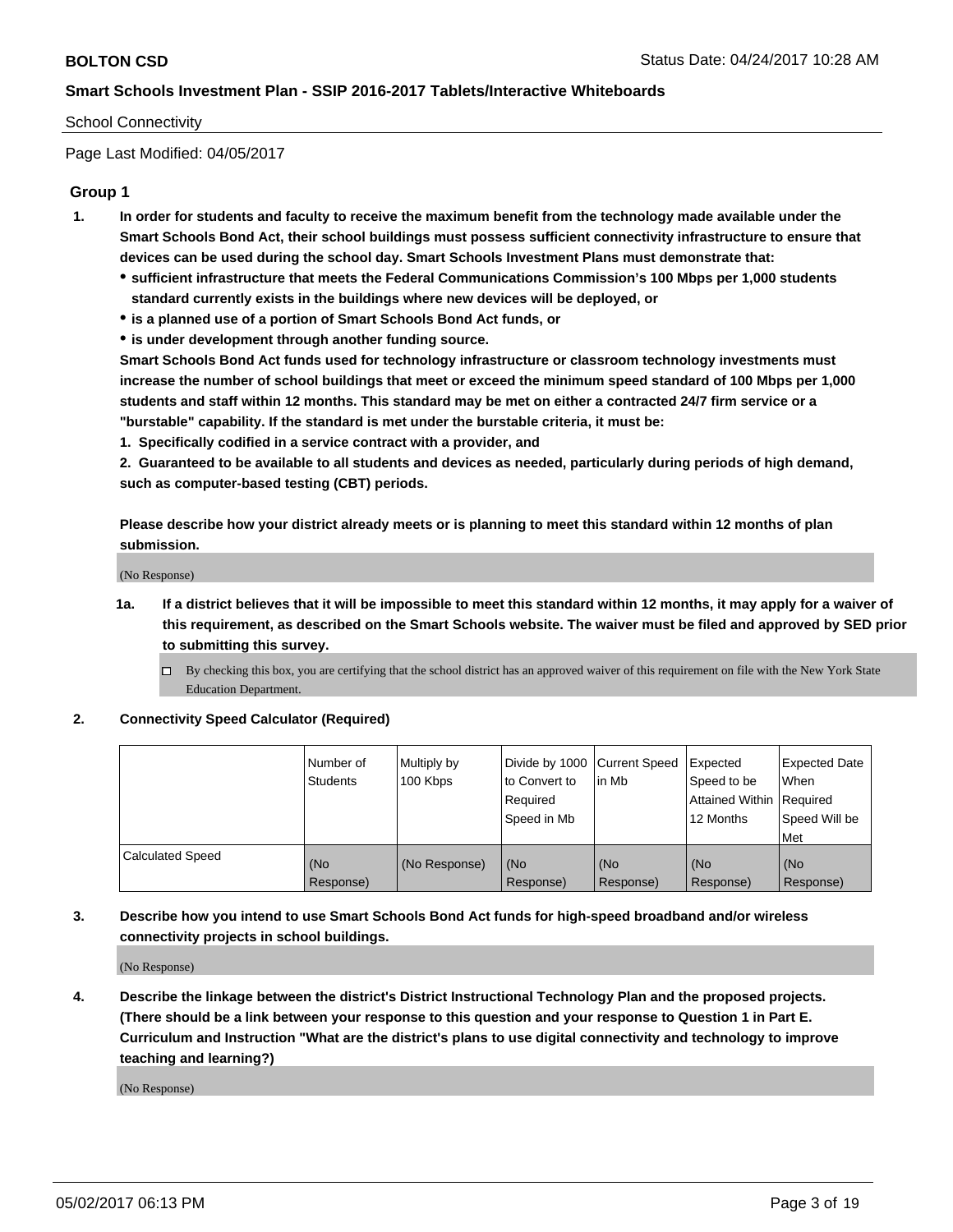#### School Connectivity

Page Last Modified: 04/05/2017

**5. If the district wishes to have students and staff access the Internet from wireless devices within the school building, or in close proximity to it, it must first ensure that it has a robust Wi-Fi network in place that has sufficient bandwidth to meet user demand.**

**Please describe how you have quantified this demand and how you plan to meet this demand.**

(No Response)

**6. As indicated on Page 5 of the guidance, the Office of Facilities Planning will have to conduct a preliminary review of all capital projects, including connectivity projects.**

**Please indicate on a separate row each project number given to you by the Office of Facilities Planning.**

| Project Number |  |
|----------------|--|
| (No Response)  |  |

**7. Certain high-tech security and connectivity infrastructure projects may be eligible for an expedited review process as determined by the Office of Facilities Planning.**

**Was your project deemed eligible for streamlined review?**

(No Response)

**8. Include the name and license number of the architect or engineer of record.**

| Name          | License Number |
|---------------|----------------|
| (No Response) | (No Response)  |

**9. If you are submitting an allocation for School Connectivity complete this table.**

**Note that the calculated Total at the bottom of the table must equal the Total allocation for this category that you entered in the SSIP Overview overall budget.** 

|                                            | Sub-          |
|--------------------------------------------|---------------|
|                                            | Allocation    |
| Network/Access Costs                       | (No Response) |
| Outside Plant Costs                        | (No Response) |
| School Internal Connections and Components | (No Response) |
| <b>Professional Services</b>               | (No Response) |
| Testing                                    | (No Response) |
| <b>Other Upfront Costs</b>                 | (No Response) |
| <b>Other Costs</b>                         | (No Response) |
| Totals:                                    | 0             |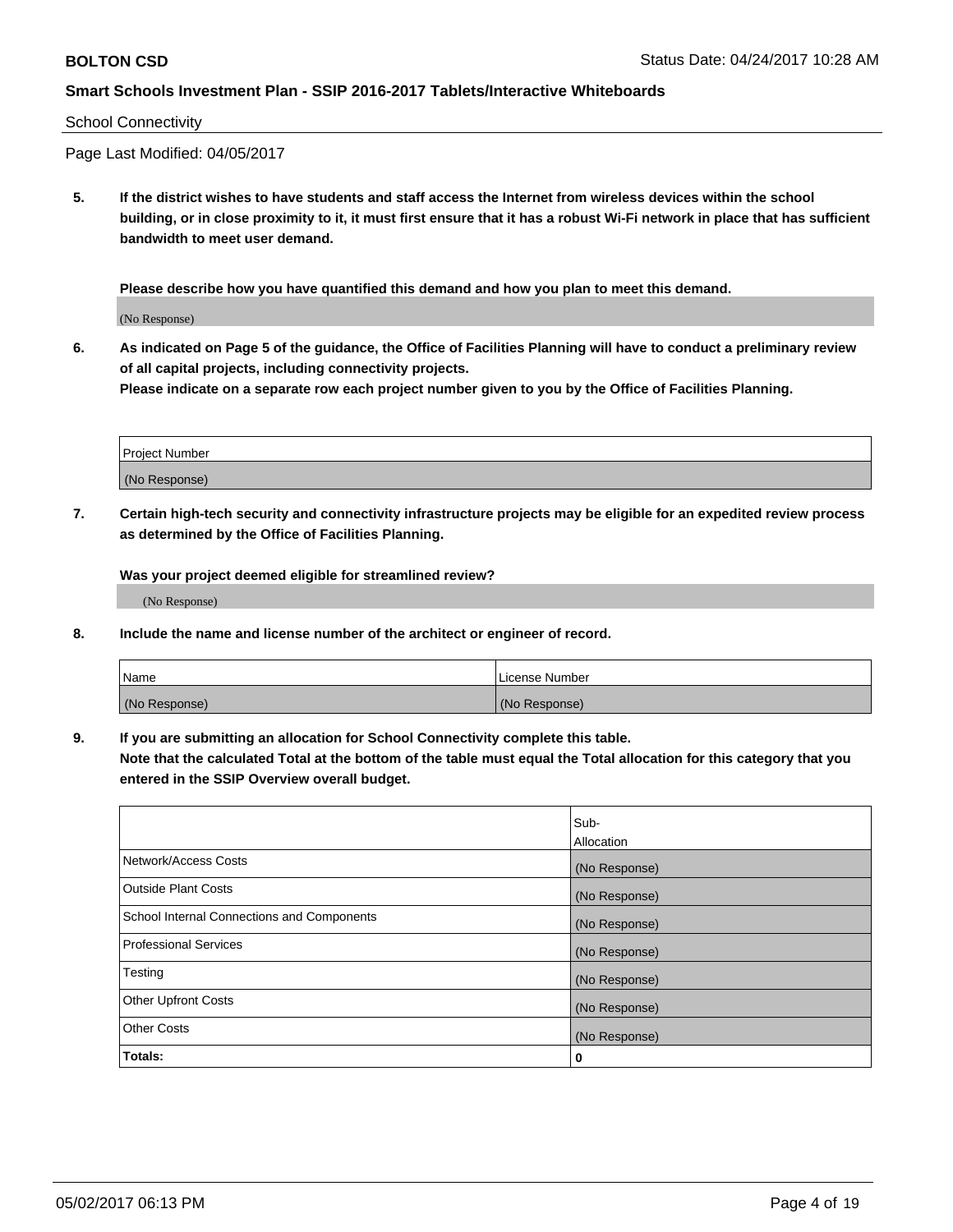### School Connectivity

Page Last Modified: 04/05/2017

**10. Please detail the type, quantity, per unit cost and total cost of the eligible items under each sub-category. This is especially important for any expenditures listed under the "Other" category. All expenditures must be eligible for tax-exempt financing to be reimbursed through the SSBA. Sufficient detail must be provided so that we can verify this is the case. If you have any questions, please contact us directly through smartschools@nysed.gov. NOTE: Wireless Access Points should be included in this category, not under Classroom Educational Technology, except those that will be loaned/purchased for nonpublic schools.**

| Select the allowable expenditure | Item to be purchased | Quantity      | Cost per Item | <b>Total Cost</b> |
|----------------------------------|----------------------|---------------|---------------|-------------------|
| type.                            |                      |               |               |                   |
| Repeat to add another item under |                      |               |               |                   |
| each type.                       |                      |               |               |                   |
| (No Response)                    | (No Response)        | (No Response) | (No Response) | (No Response)     |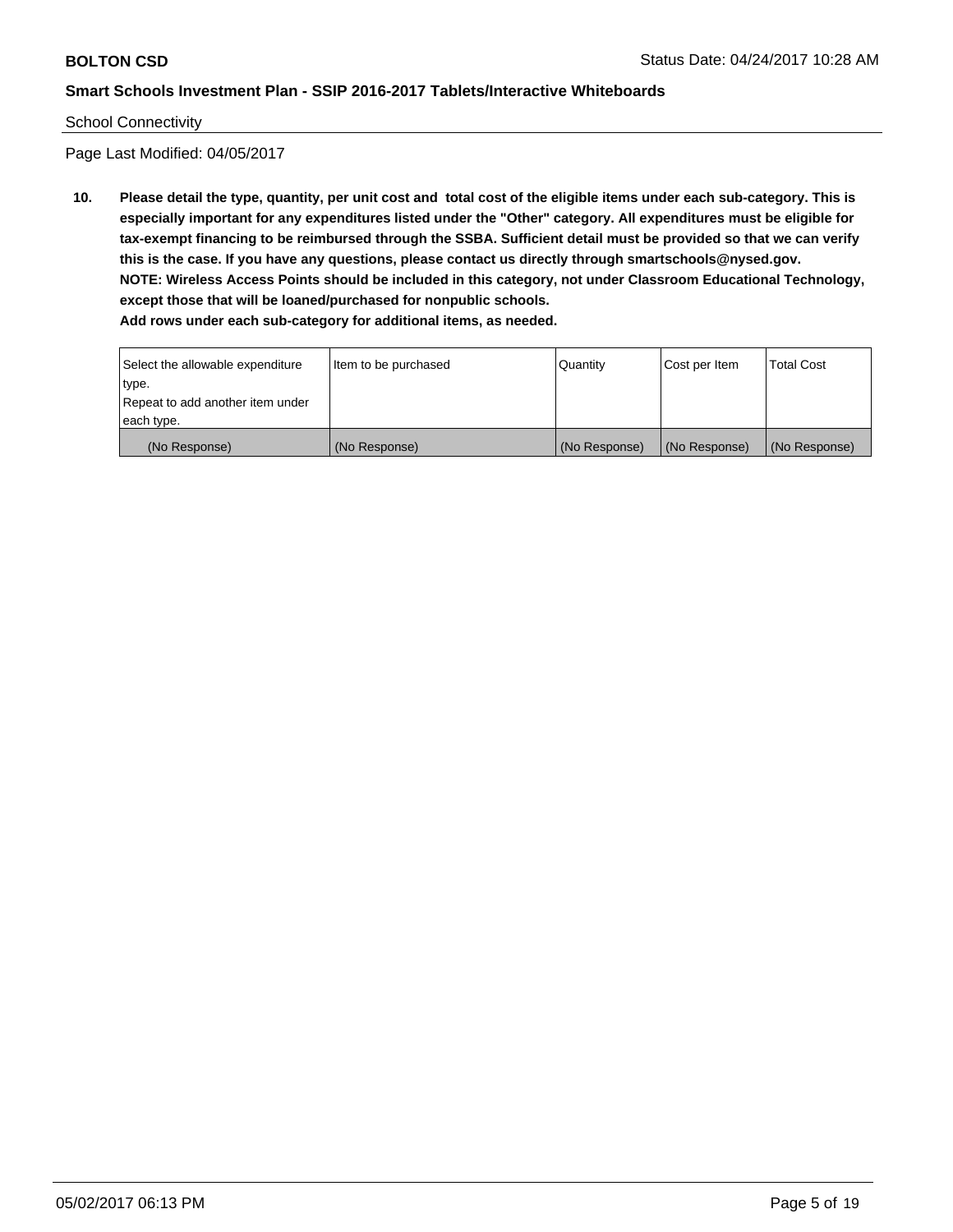Community Connectivity (Broadband and Wireless)

Page Last Modified: 12/27/2016

## **Group 1**

**1. Describe how you intend to use Smart Schools Bond Act funds for high-speed broadband and/or wireless connectivity projects in the community.**

(No Response)

**2. Please describe how the proposed project(s) will promote student achievement and increase student and/or staff access to the Internet in a manner that enhances student learning and/or instruction outside of the school day and/or school building.**

(No Response)

**3. Community connectivity projects must comply with all the necessary local building codes and regulations (building and related permits are not required prior to plan submission).**

 $\Box$  I certify that we will comply with all the necessary local building codes and regulations.

**4. Please describe the physical location of the proposed investment.**

(No Response)

**5. Please provide the initial list of partners participating in the Community Connectivity Broadband Project, along with their Federal Tax Identification (Employer Identification) number.**

| <b>Project Partners</b> | l Federal ID # |
|-------------------------|----------------|
| (No Response)           | (No Response)  |

**6. If you are submitting an allocation for Community Connectivity, complete this table. Note that the calculated Total at the bottom of the table must equal the Total allocation for this category that you entered in the SSIP Overview overall budget.**

|                                    | Sub-Allocation |
|------------------------------------|----------------|
| Network/Access Costs               | (No Response)  |
| Outside Plant Costs                | (No Response)  |
| <b>Tower Costs</b>                 | (No Response)  |
| <b>Customer Premises Equipment</b> | (No Response)  |
| <b>Professional Services</b>       | (No Response)  |
| Testing                            | (No Response)  |
| <b>Other Upfront Costs</b>         | (No Response)  |
| <b>Other Costs</b>                 | (No Response)  |
| Totals:                            | 0              |

**7. Please detail the type, quantity, per unit cost and total cost of the eligible items under each sub-category. This is especially important for any expenditures listed under the "Other" category. All expenditures must be capital-bond eligible to be reimbursed through the SSBA. If you have any questions, please contact us directly through smartschools@nysed.gov.**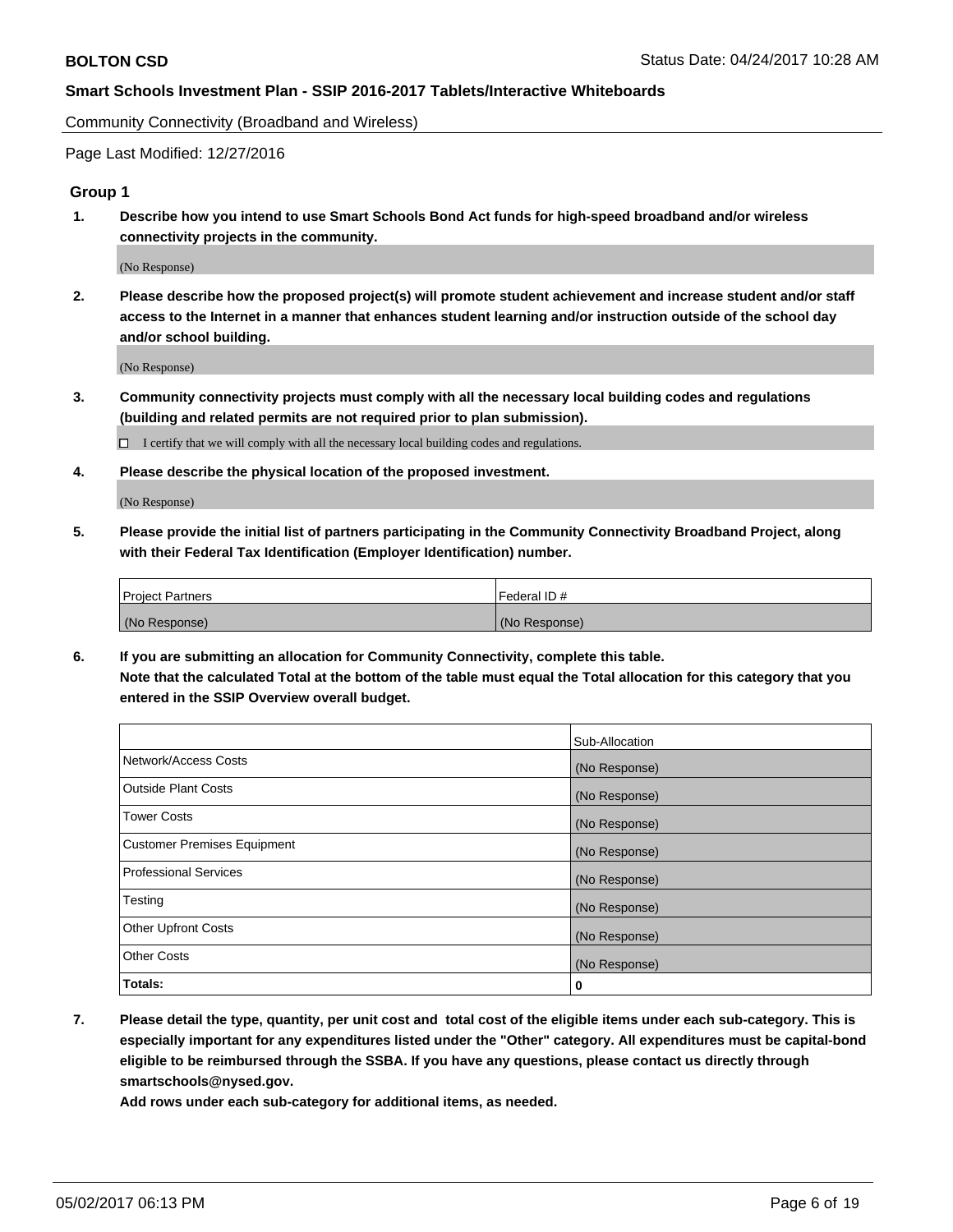Community Connectivity (Broadband and Wireless)

Page Last Modified: 12/27/2016

| Select the allowable expenditure<br>type.<br>Repeat to add another item under | Item to be purchased | Quantity      | Cost per Item | <b>Total Cost</b> |
|-------------------------------------------------------------------------------|----------------------|---------------|---------------|-------------------|
| each type.                                                                    |                      |               |               |                   |
| (No Response)                                                                 | (No Response)        | (No Response) | (No Response) | (No Response)     |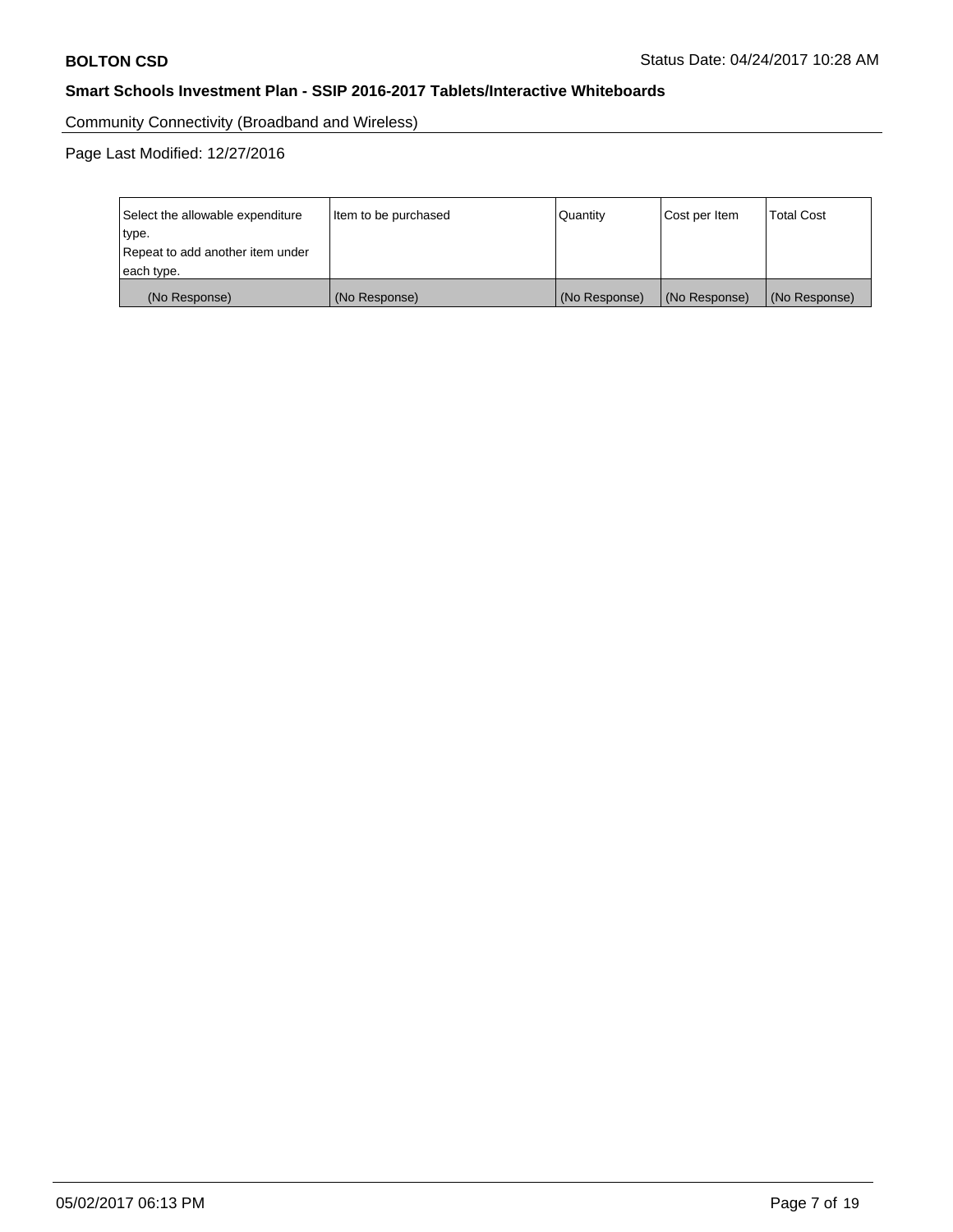### Classroom Learning Technology

Page Last Modified: 02/21/2017

### **Questions**

**1. In order for students and faculty to receive the maximum benefit from the technology made available under the Smart Schools Bond Act, their school buildings must possess sufficient connectivity infrastructure to ensure that devices can be used during the school day. Smart Schools Investment Plans must demonstrate that sufficient infrastructure that meets the Federal Communications Commission's 100 Mbps per 1,000 students standard currently exists in the buildings where new devices will be deployed, or is a planned use of a portion of Smart Schools Bond Act funds, or is under development through another funding source.**

**Smart Schools Bond Act funds used for technology infrastructure or classroom technology investments must increase the number of school buildings that meet or exceed the minimum speed standard of 100 Mbps per 1,000 students and staff within 12 months. This standard may be met on either a contracted 24/7 firm service or a "burstable" capability. If the standard is met under the burstable criteria, it must be:**

**1. Specifically codified in a service contract with a provider, and**

**2. Guaranteed to be available to all students and devices as needed, particularly during periods of high demand, such as computer-based testing (CBT) periods.**

**Please describe how your district already meets or is planning to meet this standard within 12 months of plan submission.**

Bolton Central School houses 5 computer labs with a total of 133 desktops, all of which are 4 years old or newer. The district receives sufficient bandwidth through NERIC.

- **1a. If a district believes that it will be impossible to meet this standard within 12 months, it may apply for a waiver of this requirement, as described on the Smart Schools website. The waiver must be filed and approved by SED prior to submitting this survey.**
	- $\Box$  By checking this box, you are certifying that the school district has an approved waiver of this requirement on file with the New York State Education Department.

#### **2. Connectivity Speed Calculator (Required)**

|                         | Number of       | Multiply by | Divide by 1000 Current Speed |         | <b>Expected</b>          | Expected Date |
|-------------------------|-----------------|-------------|------------------------------|---------|--------------------------|---------------|
|                         | <b>Students</b> | 100 Kbps    | to Convert to                | l in Mb | Speed to be              | When          |
|                         |                 |             | Required                     |         | Attained Within Required |               |
|                         |                 |             | Speed in Mb                  |         | 12 Months                | Speed Will be |
|                         |                 |             |                              |         |                          | <b>Met</b>    |
| <b>Calculated Speed</b> | 207             | 20.700      | 20.7                         | 40      | 40                       | Current       |

**3. If the district wishes to have students and staff access the Internet from wireless devices within the school building, or in close proximity to it, it must first ensure that it has a robust Wi-Fi network in place that has sufficient bandwidth to meet user demand.**

**Please describe how you have quantified this demand and how you plan to meet this demand.**

Throughout the building, there are 30 Wireless Access Points (WAPs). BOCES has confirmed through a Cisco Aironet 1140 Series Access Point Data Sheet report and an AP Inventory Report that the district has a robust Wi-Fi network in place that has sufficient bandwidth to meet user demand.

**4. All New York State public school districts are required to complete and submit an Instructional Technology Plan survey to the New York State Education Department in compliance with Section 753 of the Education Law and per Part 100.12 of the Commissioner's Regulations.**

**Districts that include educational technology purchases as part of their Smart Schools Investment Plan must have a submitted and approved Instructional Technology Plan survey on file with the New York State Education Department.**

By checking this box, you are certifying that the school district has an approved Instructional Technology Plan survey on file with the New York State Education Department.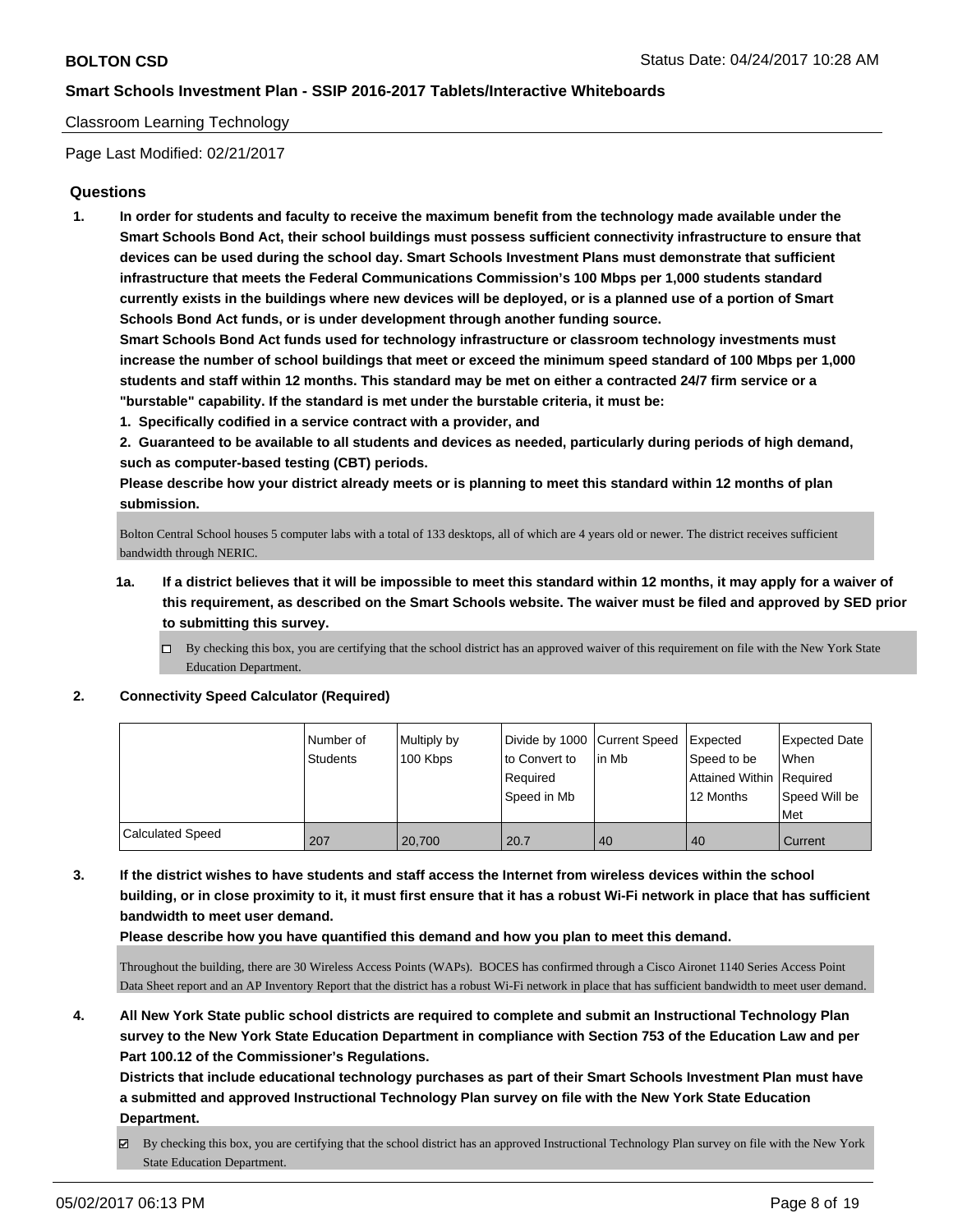### Classroom Learning Technology

Page Last Modified: 02/21/2017

**5. Describe the devices you intend to purchase and their compatibility with existing or planned platforms or systems. Specifically address the adequacy of each facility's electrical, HVAC and other infrastructure necessary to install and support the operation of the planned technology.**

Bolton Central Schools plans to replace outdated technology; specifically iPad devices, Chrome Book devices and SMART Boards. Our electrical supply/infrastructure is already sufficient to support this updated technology.

- **6. Describe how the proposed technology purchases will:**
	- **> enhance differentiated instruction;**
	- **> expand student learning inside and outside the classroom;**
	- **> benefit students with disabilities and English language learners; and**
	- **> contribute to the reduction of other learning gaps that have been identified within the district.**

**The expectation is that districts will place a priority on addressing the needs of students who struggle to succeed in a rigorous curriculum. Responses in this section should specifically address this concern and align with the district's Instructional Technology Plan (in particular Question 2 of E. Curriculum and Instruction: "Does the district's instructional technology plan address the needs of students with disabilities to ensure equitable access to instruction, materials and assessments?" and Question 3 of the same section: "Does the district's instructional technology plan address the provision of assistive technology specifically for students with disabilities to ensure access to and participation in the general curriculum?"**

Bolton Central School strives to meet the needs of general education students, students with disabilities and English Language Learners. In an effort to differentiate instruction, the district has installed SMART Boards in every classroom and provides an iPad tablet to every student in grades PK-12. Through this Smart School Funding, the district plans to replace outdated iPad tablets with ChromeBook laptops for students in grades 10-12. The district is also seeking Smart School Funding for the replacement of 6 outdated SMART Boards.

The Committee on Special Education (CSE) team meets weekly in an effort to meet the needs of students with disabilities and English Language Learners and ensure equitable access to instruction, materials and assessments. The district's Instructional Technology Plan addresses the provision of assistive technology specifically for students with disabilities to ensure access to and participation in the general curriculum through the use of:

Tablet computers (iPads) iPad apps: MathPaper, Read2Go and BookShare Audio Books: Play Away Browser plug ins: Chrome Read and Write Text to speech software: Dragon Dictation Augmentive communicator: Ruby HD CCTV Magnifier: Enhanced Vision Enlarged keyboard: Chester Creek Vision Board 2 Large Print Keyboard Operating system accessibility features: Display (invert colors, mouse/cursor size) and Zoom (allow keyboard shortcut to zoom in) E-books: Overdrive

# **7. Where appropriate, describe how the proposed technology purchases will enhance ongoing communication with parents and other stakeholders and help the district facilitate technology-based regional partnerships, including distance learning and other efforts.**

Bolton Central School strives to provide ongoing communication between administration, faculty, staff, students, parents and the Bolton Landing community. Currently we are achieving this goal through several avenues. First, www.boltoncsd.org provides comprehensive, up to the minute content on items such as news, student activities and upcoming events. From the home page, parents and students can access teacher emails, voice mailboxes and classroom pages through Google Classroom and School World. In addition, the website provides easy access to the Power School portal, the student management system designed to foster communication between parents, teachers and students. In addition, teachers have the option to use Remind, a free text messaging app that helps teachers, students, and parents to communicate quickly and efficiently. The proposed technology purchases through the Smart Schools Investment Fund will continue to promote communication by providing students in grades 10-12 with updated technology, specifically ChromeBook laptops, which the students will be able to transport between the school building and their home.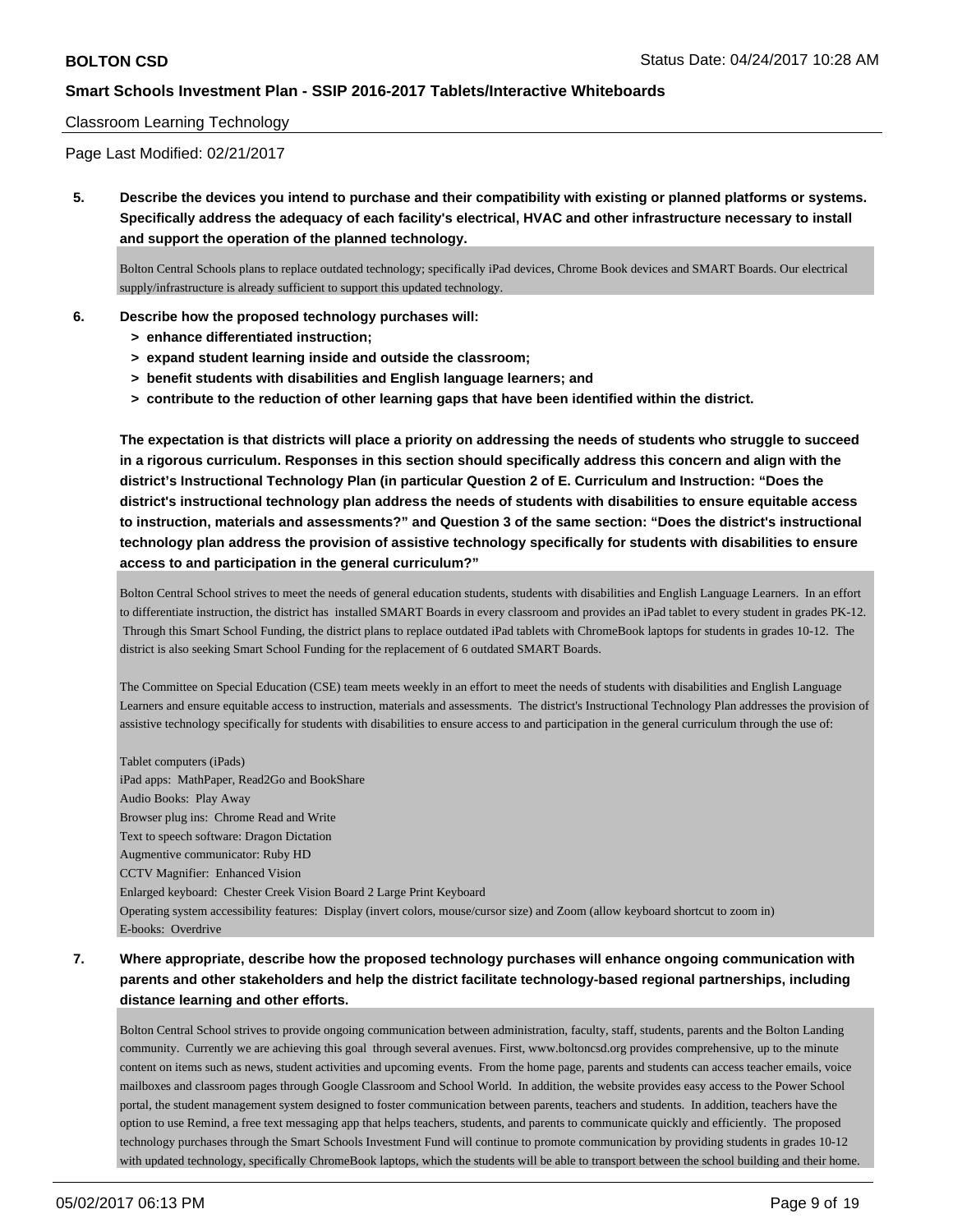#### Classroom Learning Technology

Page Last Modified: 02/21/2017

**8. Describe the district's plan to provide professional development to ensure that administrators, teachers and staff can employ the technology purchased to enhance instruction successfully.**

**Note: This response should be aligned and expanded upon in accordance with your district's response to Question 1 of F. Professional Development of your Instructional Technology Plan: "Please provide a summary of professional development offered to teachers and staff, for the time period covered by this plan, to support technology to enhance teaching and learning. Please include topics, audience and method of delivery within your summary."**

| F.1. Professional Development<br>Bolton Central School is committed to increasing student achievement by providing instructional technology professional development opportunities |                |                                                                              |          |  |  |
|------------------------------------------------------------------------------------------------------------------------------------------------------------------------------------|----------------|------------------------------------------------------------------------------|----------|--|--|
| for its teachers.                                                                                                                                                                  |                |                                                                              |          |  |  |
| Topics                                                                                                                                                                             | Audience       | Method of Delivery                                                           | Timeline |  |  |
| WSWHE Model Schools trainings<br>1. Google Apps for Education<br>2.Google Classroom<br>3. iPad Integration                                                                         | PK-12 Teachers | WSWHE Model Schools training                                                 | Ongoing  |  |  |
| "Best Practices in Technology"<br>(various apps/ websites that)<br>teachers would like to share with<br>colleagues)                                                                | PK-12 Teachers | In house training after<br>school/faculty meetings/staff<br>development days | Ongoing  |  |  |
| Content specific courses                                                                                                                                                           | PK-12 Teachers | Various colleges                                                             | Ongoing  |  |  |
| Content specific workshops                                                                                                                                                         | PK-12 Teachers | Various locations outside of the<br>building                                 | Ongoing  |  |  |

- **9. Districts must contact the SUNY/CUNY teacher preparation program that supplies the largest number of the district's new teachers to request advice on innovative uses and best practices at the intersection of pedagogy and educational technology.**
	- By checking this box, you certify that you have contacted the SUNY/CUNY teacher preparation program that supplies the largest number of your new teachers to request advice on these issues.
	- **9a. Please enter the name of the SUNY or CUNY Institution that you contacted.**

SUNY Plattsburgh Branch Campus

**9b. Enter the primary Institution phone number.**

518-564-2040

**9c. Enter the name of the contact person with whom you consulted and/or will be collaborating with on innovative uses of technology and best practices.**

Stephen Danna

**10. A district whose Smart Schools Investment Plan proposes the purchase of technology devices and other hardware must account for nonpublic schools in the district.**

**Are there nonpublic schools within your school district?**

□ Yes

 $\boxtimes$  No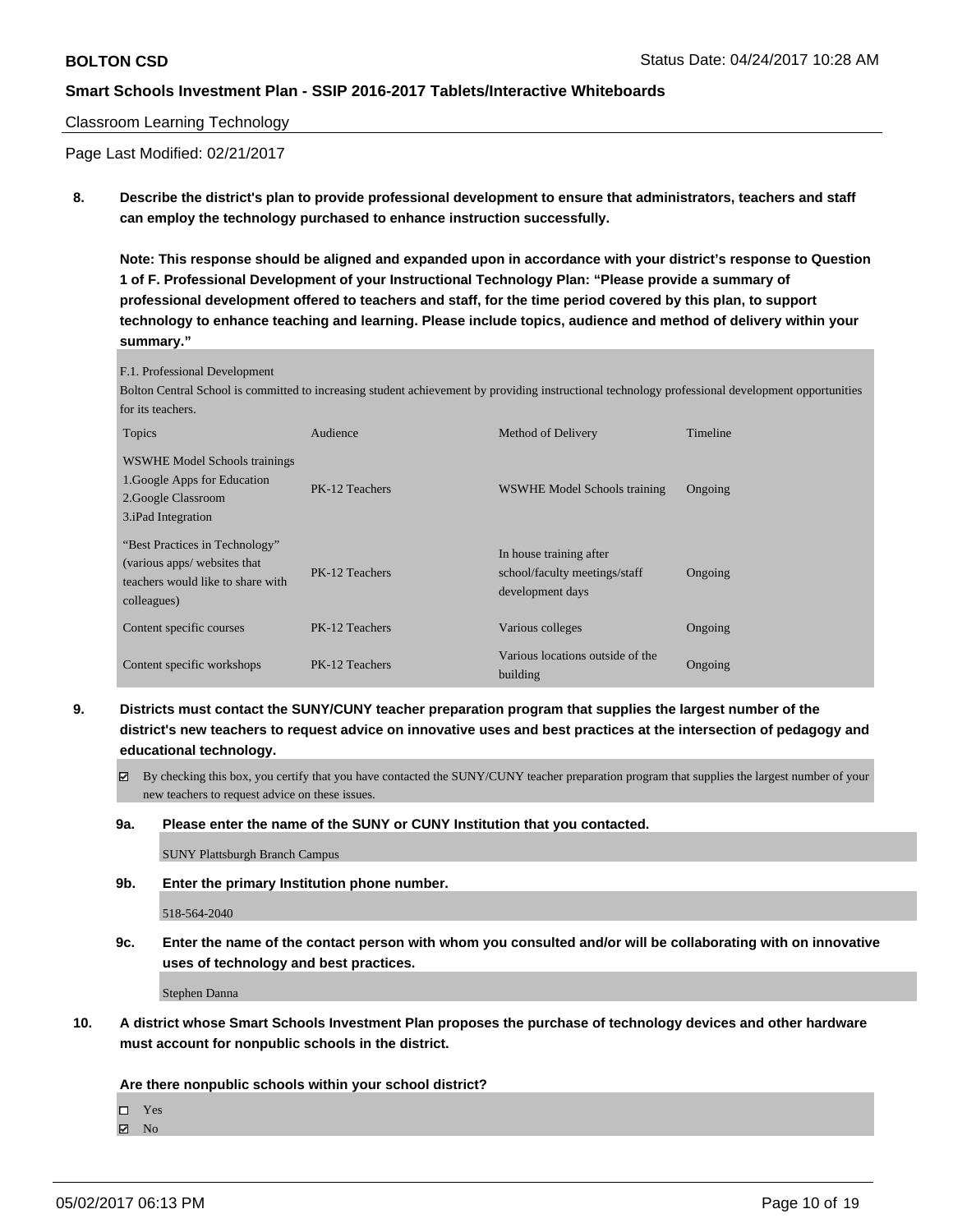### Classroom Learning Technology

Page Last Modified: 02/21/2017

### **11. Nonpublic Classroom Technology Loan Calculator**

**The Smart Schools Bond Act provides that any Classroom Learning Technology purchases made using Smart Schools funds shall be lent, upon request, to nonpublic schools in the district. However, no school district shall be required to loan technology in amounts greater than the total obtained and spent on technology pursuant to the Smart Schools Bond Act and the value of such loan may not exceed the total of \$250 multiplied by the nonpublic school enrollment in the base year at the time of enactment.**

**See:**

**http://www.p12.nysed.gov/mgtserv/smart\_schools/docs/Smart\_Schools\_Bond\_Act\_Guidance\_04.27.15\_Final.pdf.**

|                                       | 1. Classroom<br>Technology<br>Sub-allocation | 2. Public<br>l Enrollment<br>$(2014-15)$ | 3. Nonpublic<br>Enrollment<br>$(2014-15)$ | l 4. Sum of<br>Public and<br>l Nonpublic<br>l Enrollment | 15. Total Per<br>Pupil Sub-<br>lallocation | 6. Total<br>Nonpublic Loan  <br>Amount                                                        |
|---------------------------------------|----------------------------------------------|------------------------------------------|-------------------------------------------|----------------------------------------------------------|--------------------------------------------|-----------------------------------------------------------------------------------------------|
| Calculated Nonpublic Loan<br>l Amount |                                              |                                          |                                           |                                                          |                                            | (No Response)   (No Response)   (No Response)   (No Response)   (No Response)   (No Response) |

**12. To ensure the sustainability of technology purchases made with Smart Schools funds, districts must demonstrate a long-term plan to maintain and replace technology purchases supported by Smart Schools Bond Act funds. This sustainability plan shall demonstrate a district's capacity to support recurring costs of use that are ineligible for Smart Schools Bond Act funding such as device maintenance, technical support, Internet and wireless fees, maintenance of hotspots, staff professional development, building maintenance and the replacement of incidental items. Further, such a sustainability plan shall include a long-term plan for the replacement of purchased devices and equipment at the end of their useful life with other funding sources.**

 $\boxtimes$  By checking this box, you certify that the district has a sustainability plan as described above.

**13. Districts must ensure that devices purchased with Smart Schools Bond funds will be distributed, prepared for use, maintained and supported appropriately. Districts must maintain detailed device inventories in accordance with generally accepted accounting principles.**

By checking this box, you certify that the district has a distribution and inventory management plan and system in place.

**14. If you are submitting an allocation for Classroom Learning Technology complete this table. Note that the calculated Total at the bottom of the table must equal the Total allocation for this category that you entered in the SSIP Overview overall budget.**

|                         | Sub-Allocation |
|-------------------------|----------------|
| Interactive Whiteboards | 30,000         |
| Computer Servers        | (No Response)  |
| Desktop Computers       | (No Response)  |
| Laptop Computers        | 18,100         |
| <b>Tablet Computers</b> | 7,480          |
| <b>Other Costs</b>      | (No Response)  |
| Totals:                 | 55,580         |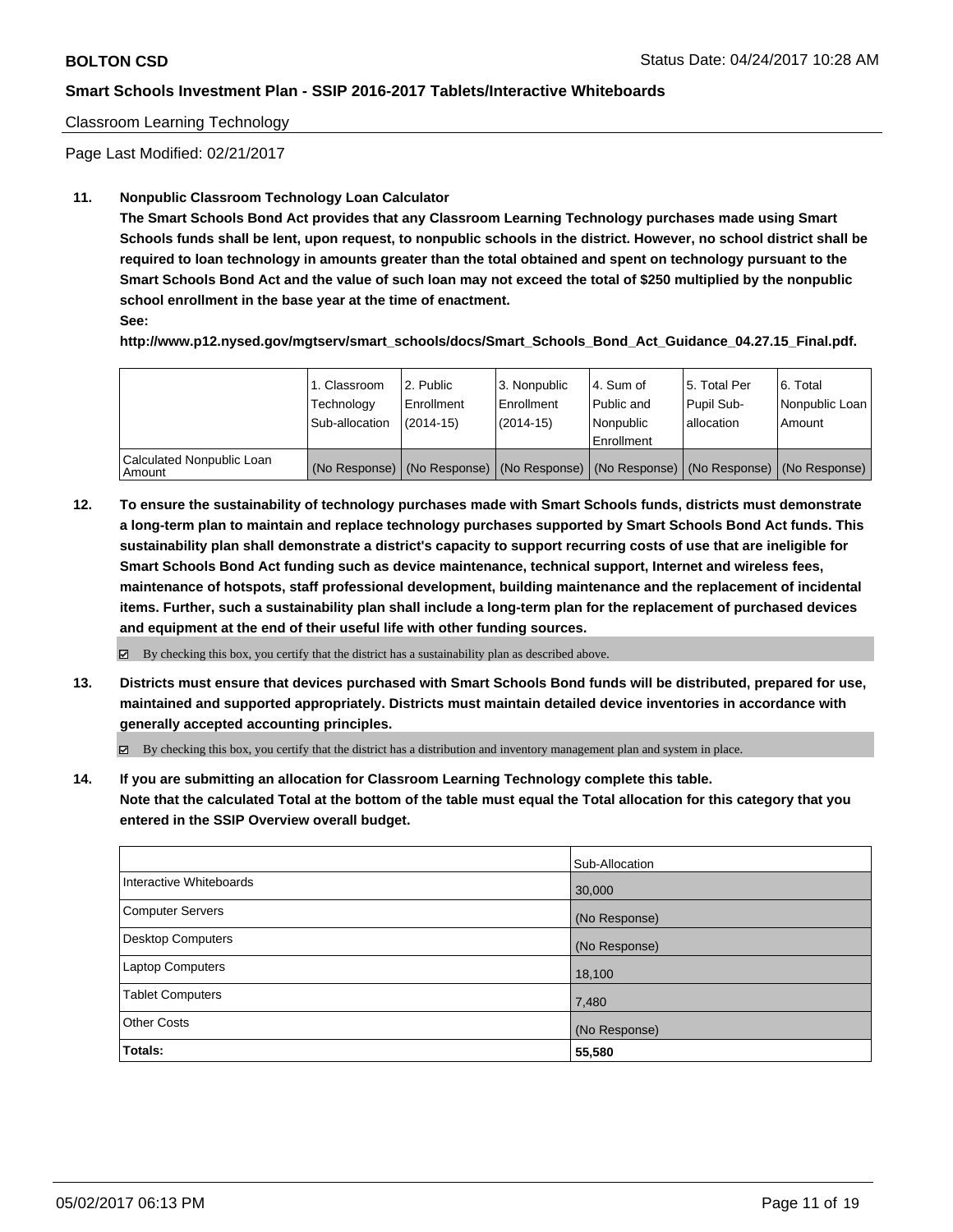### Classroom Learning Technology

Page Last Modified: 02/21/2017

**15. Please detail the type, quantity, per unit cost and total cost of the eligible items under each sub-category. This is especially important for any expenditures listed under the "Other" category. All expenditures must be capital-bond eligible to be reimbursed through the SSBA. If you have any questions, please contact us directly through smartschools@nysed.gov.**

**Please specify in the "Item to be Purchased" field which specific expenditures and items are planned to meet the district's nonpublic loan requirement, if applicable.**

**NOTE: Wireless Access Points that will be loaned/purchased for nonpublic schools should ONLY be included in this category, not under School Connectivity, where public school districts would list them. Add rows under each sub-category for additional items, as needed.**

| Select the allowable expenditure | I Item to be Purchased | Quantity | Cost per Item | <b>Total Cost</b> |
|----------------------------------|------------------------|----------|---------------|-------------------|
| type.                            |                        |          |               |                   |
| Repeat to add another item under |                        |          |               |                   |
| each type.                       |                        |          |               |                   |
| Interactive Whiteboards          | <b>SMART Boards</b>    | 6        | 5,000         | 30,000            |
| <b>Laptop Computers</b>          | <b>ChromeBooks</b>     | 50       | 362           | 18,100            |
| <b>Tablet Computers</b>          | iPads                  | 20       | 374           | 7,480             |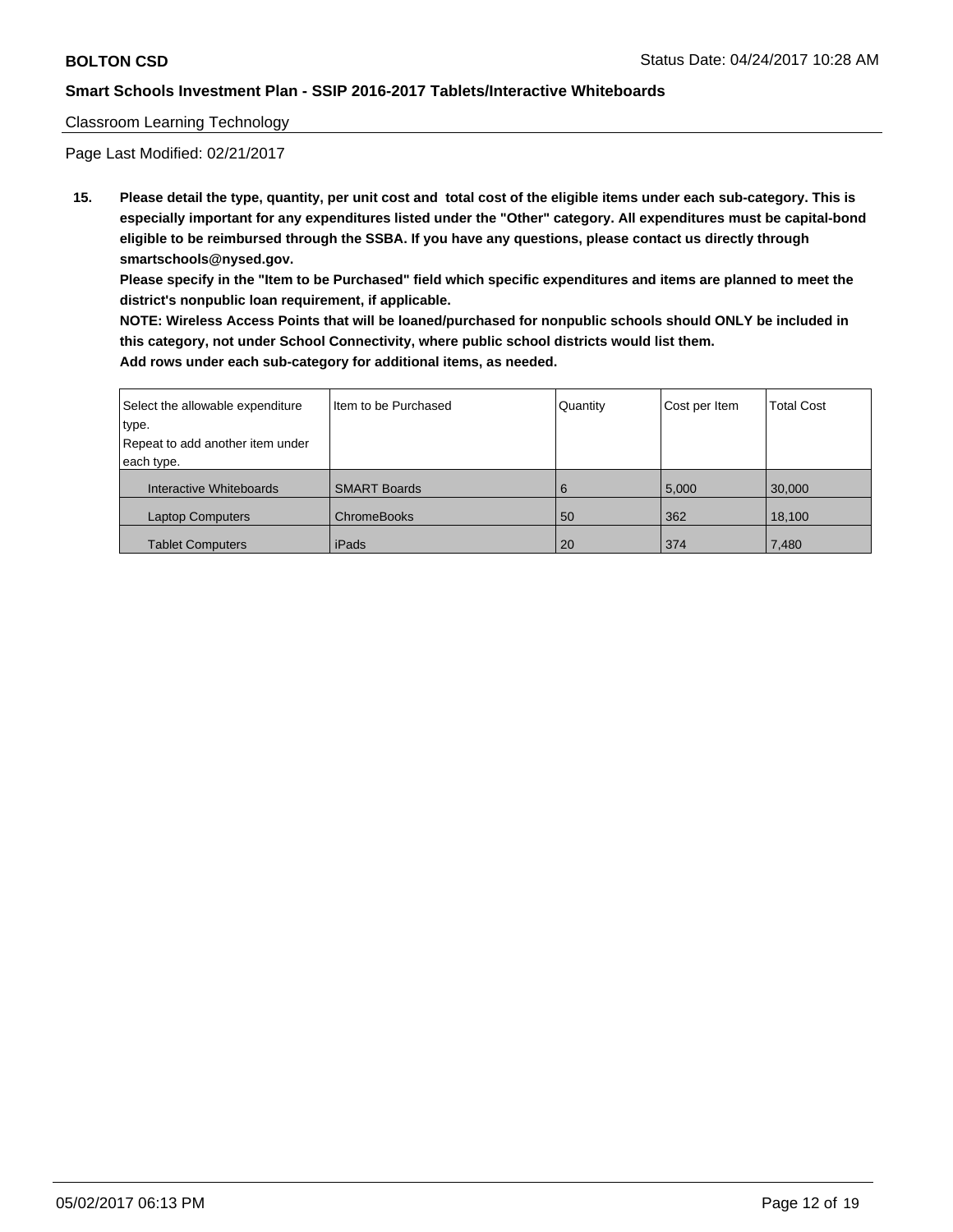#### Pre-Kindergarten Classrooms

Page Last Modified: 02/21/2017

### **Group 1**

**1. Provide information regarding how and where the district is currently serving pre-kindergarten students and justify the need for additional space with enrollment projections over 3 years.**

(No Response)

- **2. Describe the district's plan to construct, enhance or modernize education facilities to accommodate prekindergarten programs. Such plans must include:**
	- **Specific descriptions of what the district intends to do to each space;**
	- **An affirmation that pre-kindergarten classrooms will contain a minimum of 900 square feet per classroom;**
	- **The number of classrooms involved;**
	- **The approximate construction costs per classroom; and**
	- **Confirmation that the space is district-owned or has a long-term lease that exceeds the probable useful life of the improvements.**

(No Response)

**3. Smart Schools Bond Act funds may only be used for capital construction costs. Describe the type and amount of additional funds that will be required to support ineligible ongoing costs (e.g. instruction, supplies) associated with any additional pre-kindergarten classrooms that the district plans to add.**

(No Response)

**4. All plans and specifications for the erection, repair, enlargement or remodeling of school buildings in any public school district in the State must be reviewed and approved by the Commissioner. Districts that plan capital projects using their Smart Schools Bond Act funds will undergo a Preliminary Review Process by the Office of Facilities Planning.**

**Please indicate on a separate row each project number given to you by the Office of Facilities Planning.**

| Project Number |  |
|----------------|--|
| (No Response)  |  |

**5. If you have made an allocation for Pre-Kindergarten Classrooms, complete this table. Note that the calculated Total at the bottom of the table must equal the Total allocation for this category that you entered in the SSIP Overview overall budget.**

| Totals:                                  | 0              |
|------------------------------------------|----------------|
| Other Costs                              | (No Response)  |
| Enhance/Modernize Educational Facilities | (No Response)  |
| Construct Pre-K Classrooms               | (No Response)  |
|                                          | Sub-Allocation |

**6. Please detail the type, quantity, per unit cost and total cost of the eligible items under each sub-category. This is especially important for any expenditures listed under the "Other" category. All expenditures must be capital-bond eligible to be reimbursed through the SSBA. If you have any questions, please contact us directly through smartschools@nysed.gov.**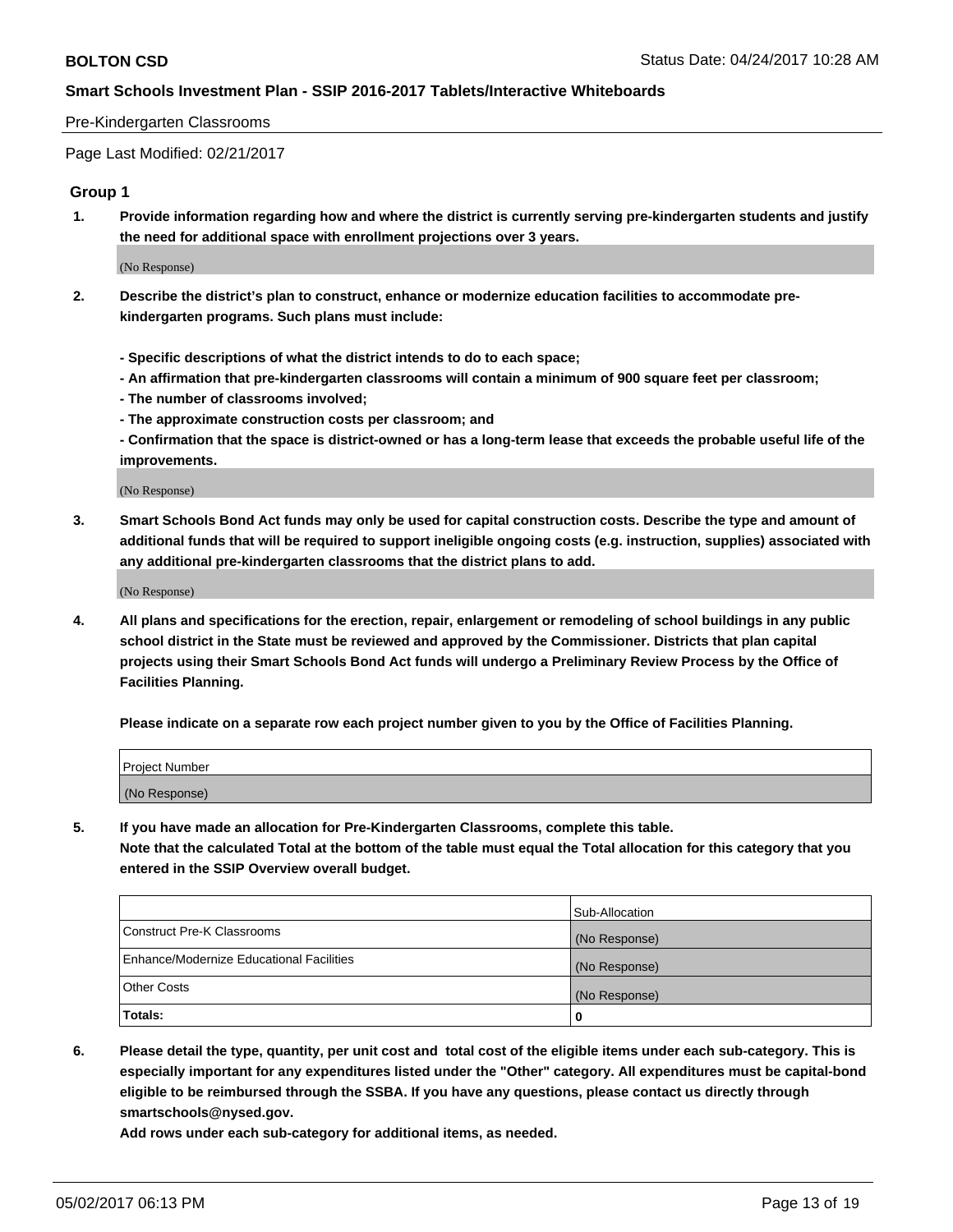# Pre-Kindergarten Classrooms

Page Last Modified: 02/21/2017

| Select the allowable expenditure | Item to be purchased | Quantity      | Cost per Item | <b>Total Cost</b> |
|----------------------------------|----------------------|---------------|---------------|-------------------|
| type.                            |                      |               |               |                   |
| Repeat to add another item under |                      |               |               |                   |
| each type.                       |                      |               |               |                   |
| (No Response)                    | (No Response)        | (No Response) | (No Response) | (No Response)     |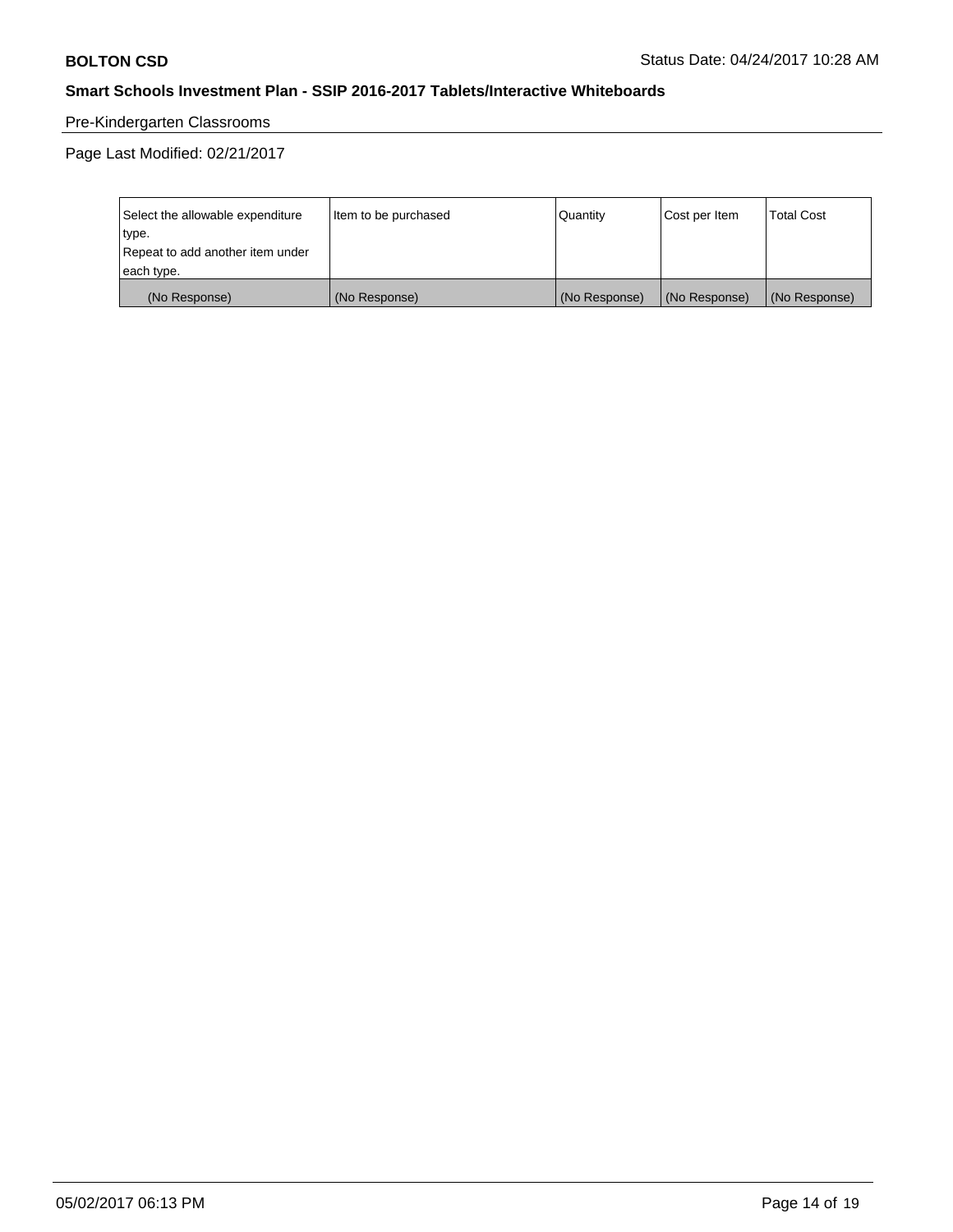#### Replace Transportable Classrooms

Page Last Modified: 12/27/2016

### **Group 1**

**1. Describe the district's plan to construct, enhance or modernize education facilities to provide high-quality instructional space by replacing transportable classrooms.**

(No Response)

**2. All plans and specifications for the erection, repair, enlargement or remodeling of school buildings in any public school district in the State must be reviewed and approved by the Commissioner. Districts that plan capital projects using their Smart Schools Bond Act funds will undergo a Preliminary Review Process by the Office of Facilities Planning.**

**Please indicate on a separate row each project number given to you by the Office of Facilities Planning.**

| Project Number |  |
|----------------|--|
| (No Response)  |  |

**3. For large projects that seek to blend Smart Schools Bond Act dollars with other funds, please note that Smart Schools Bond Act funds can be allocated on a pro rata basis depending on the number of new classrooms built that directly replace transportable classroom units.**

**If a district seeks to blend Smart Schools Bond Act dollars with other funds describe below what other funds are being used and what portion of the money will be Smart Schools Bond Act funds.**

(No Response)

**4. If you have made an allocation for Replace Transportable Classrooms, complete this table. Note that the calculated Total at the bottom of the table must equal the Total allocation for this category that you entered in the SSIP Overview overall budget.**

|                                                | Sub-Allocation |
|------------------------------------------------|----------------|
| Construct New Instructional Space              | (No Response)  |
| Enhance/Modernize Existing Instructional Space | (No Response)  |
| Other Costs                                    | (No Response)  |
| Totals:                                        | $\Omega$       |

**5. Please detail the type, quantity, per unit cost and total cost of the eligible items under each sub-category. This is especially important for any expenditures listed under the "Other" category. All expenditures must be capital-bond eligible to be reimbursed through the SSBA. If you have any questions, please contact us directly through smartschools@nysed.gov.**

| Select the allowable expenditure | Item to be purchased | Quantity      | Cost per Item | <b>Total Cost</b> |
|----------------------------------|----------------------|---------------|---------------|-------------------|
| type.                            |                      |               |               |                   |
| Repeat to add another item under |                      |               |               |                   |
| each type.                       |                      |               |               |                   |
| (No Response)                    | (No Response)        | (No Response) | (No Response) | (No Response)     |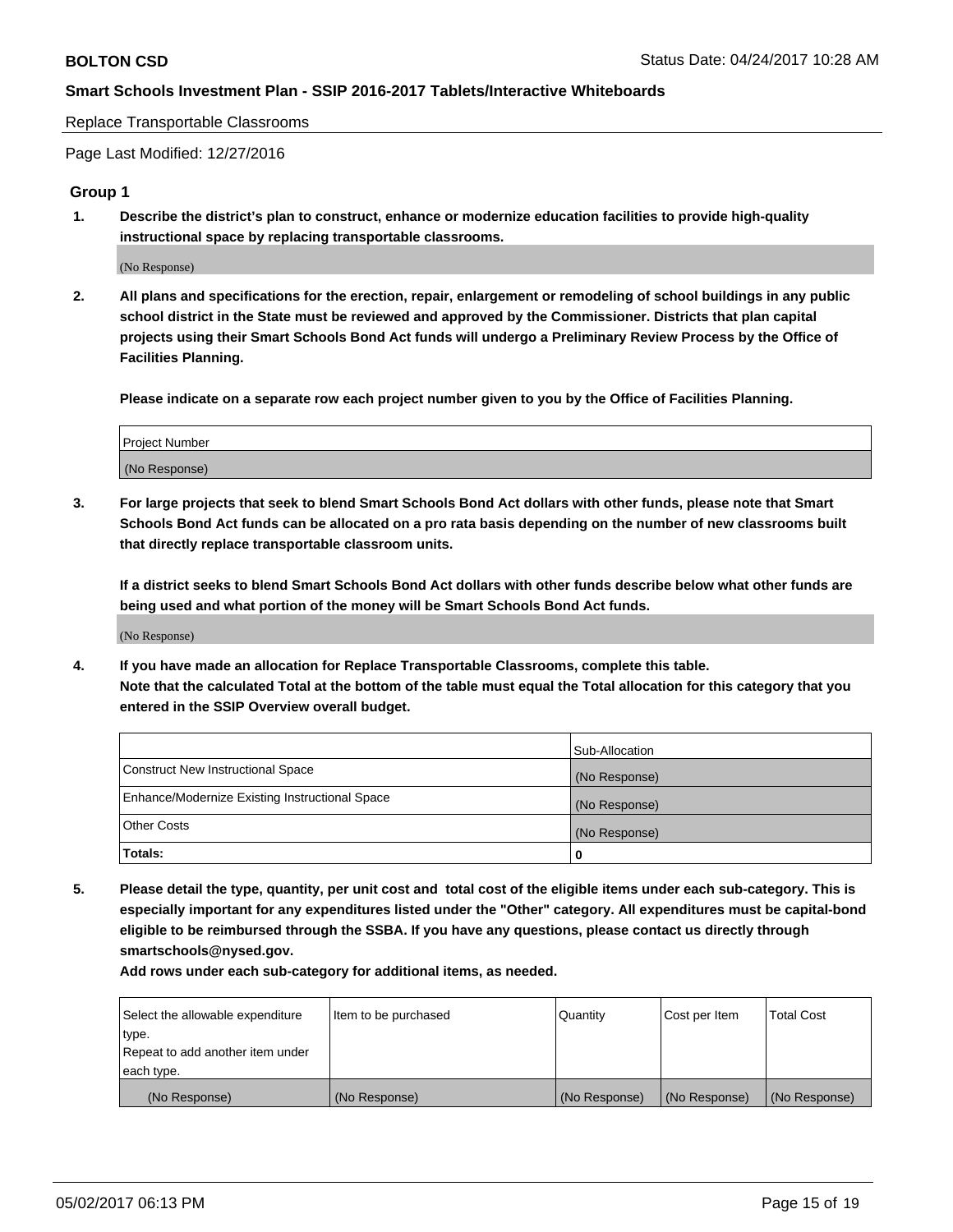### High-Tech Security Features

Page Last Modified: 12/27/2016

## **Group 1**

**1. Describe how you intend to use Smart Schools Bond Act funds to install high-tech security features in school buildings and on school campuses.**

(No Response)

**2. All plans and specifications for the erection, repair, enlargement or remodeling of school buildings in any public school district in the State must be reviewed and approved by the Commissioner. Districts that plan capital projects using their Smart Schools Bond Act funds will undergo a Preliminary Review Process by the Office of Facilities Planning.** 

**Please indicate on a separate row each project number given to you by the Office of Facilities Planning.**

| Project Number |  |
|----------------|--|
|                |  |
| (No Response)  |  |

- **3. Was your project deemed eligible for streamlined Review?**
	- Yes  $\hfill \square$  No
- **4. Include the name and license number of the architect or engineer of record.**

| Name          | l License Number |
|---------------|------------------|
| (No Response) | (No Response)    |

**5. If you have made an allocation for High-Tech Security Features, complete this table. Note that the calculated Total at the bottom of the table must equal the Total allocation for this category that you entered in the SSIP Overview overall budget.**

|                                                      | Sub-Allocation |
|------------------------------------------------------|----------------|
| Capital-Intensive Security Project (Standard Review) | (No Response)  |
| Electronic Security System                           | (No Response)  |
| <b>Entry Control System</b>                          | (No Response)  |
| Approved Door Hardening Project                      | (No Response)  |
| <b>Other Costs</b>                                   | (No Response)  |
| Totals:                                              | 0              |

**6. Please detail the type, quantity, per unit cost and total cost of the eligible items under each sub-category. This is especially important for any expenditures listed under the "Other" category. All expenditures must be capital-bond eligible to be reimbursed through the SSBA. If you have any questions, please contact us directly through smartschools@nysed.gov.**

| (No Response)                    | (No Response)        | (No Response) | (No Response) | (No Response)     |
|----------------------------------|----------------------|---------------|---------------|-------------------|
| each type.                       |                      |               |               |                   |
| Repeat to add another item under |                      |               |               |                   |
| type.                            |                      |               |               |                   |
| Select the allowable expenditure | Item to be purchased | Quantity      | Cost per Item | <b>Total Cost</b> |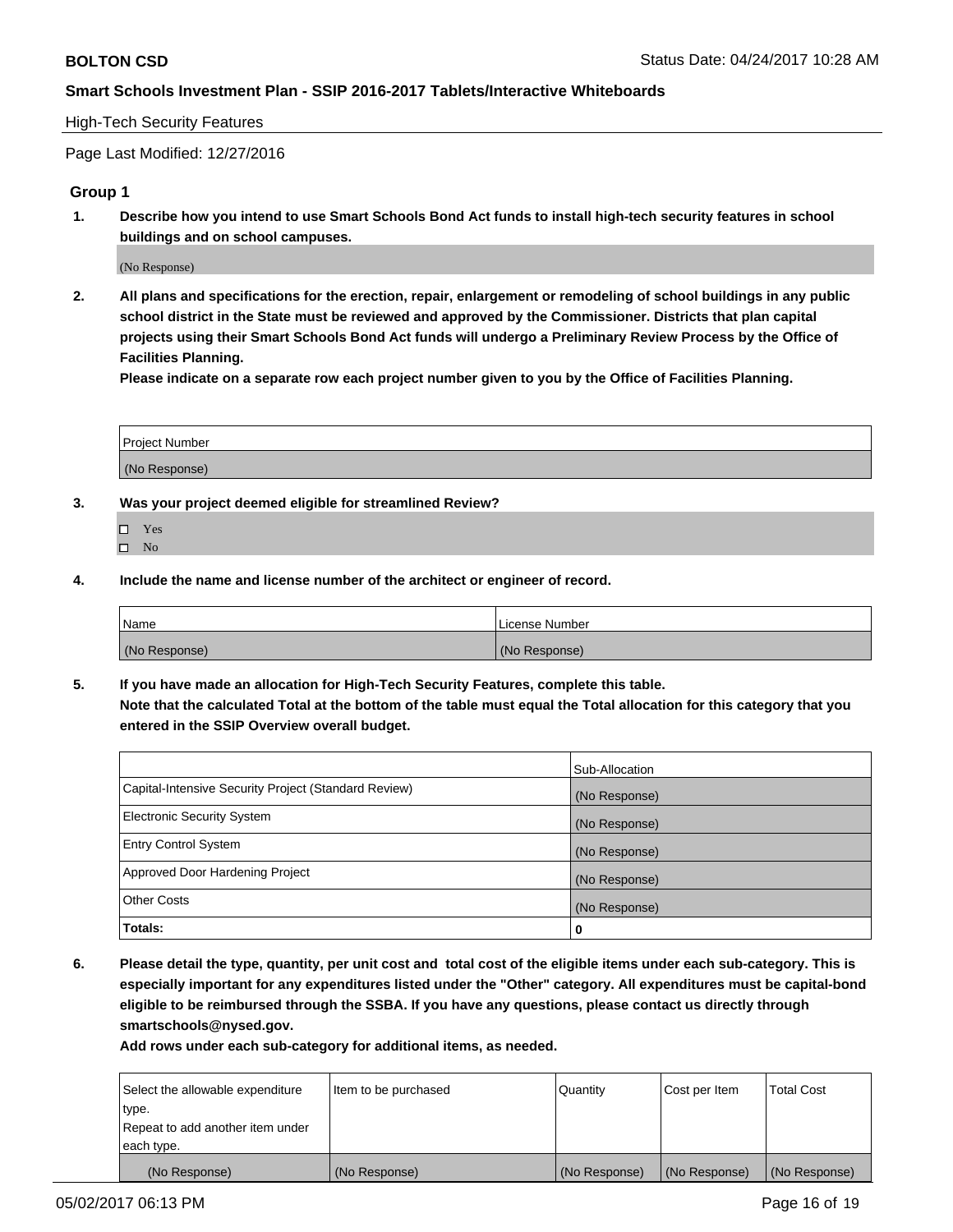# High-Tech Security Features

Page Last Modified: 12/27/2016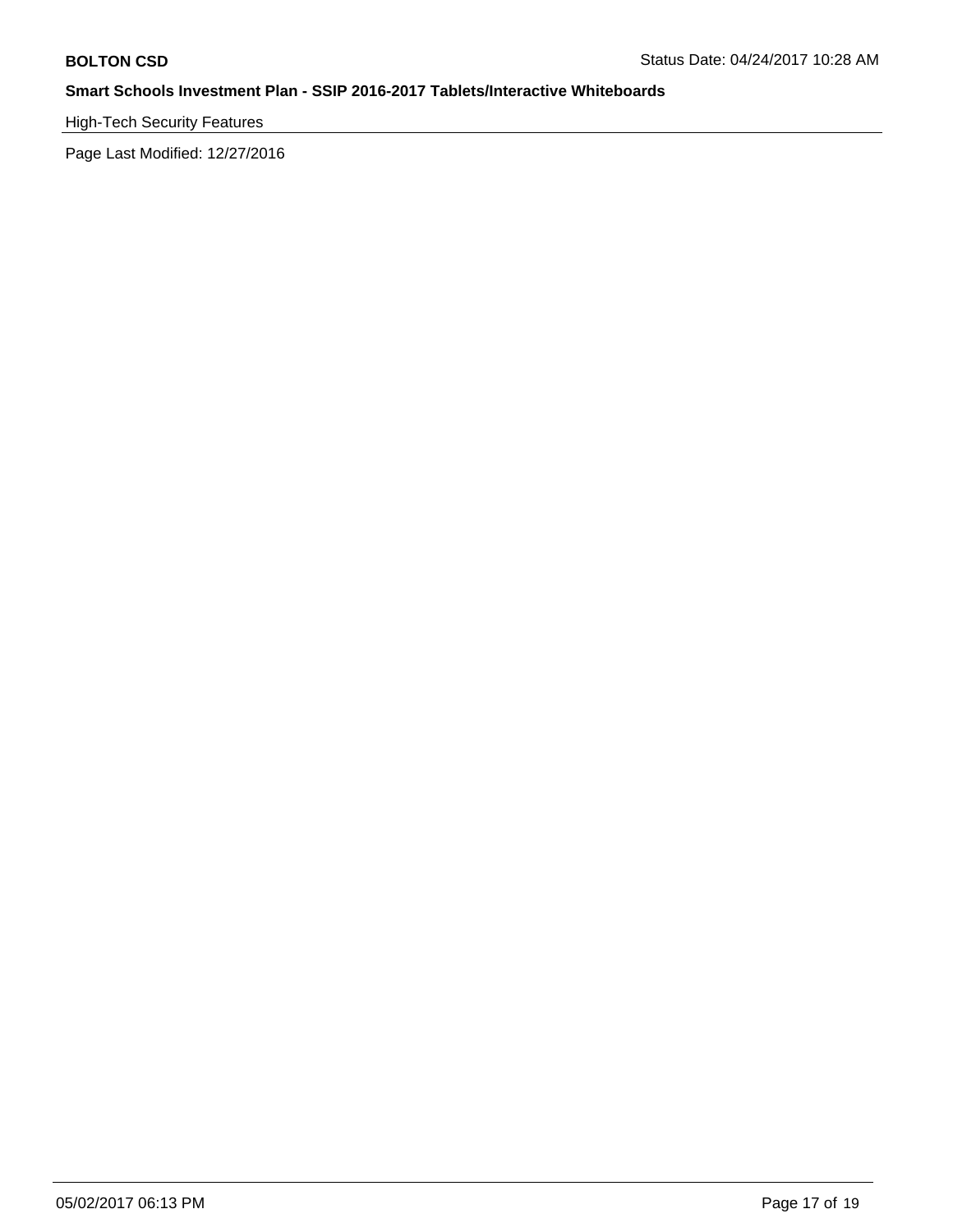Report